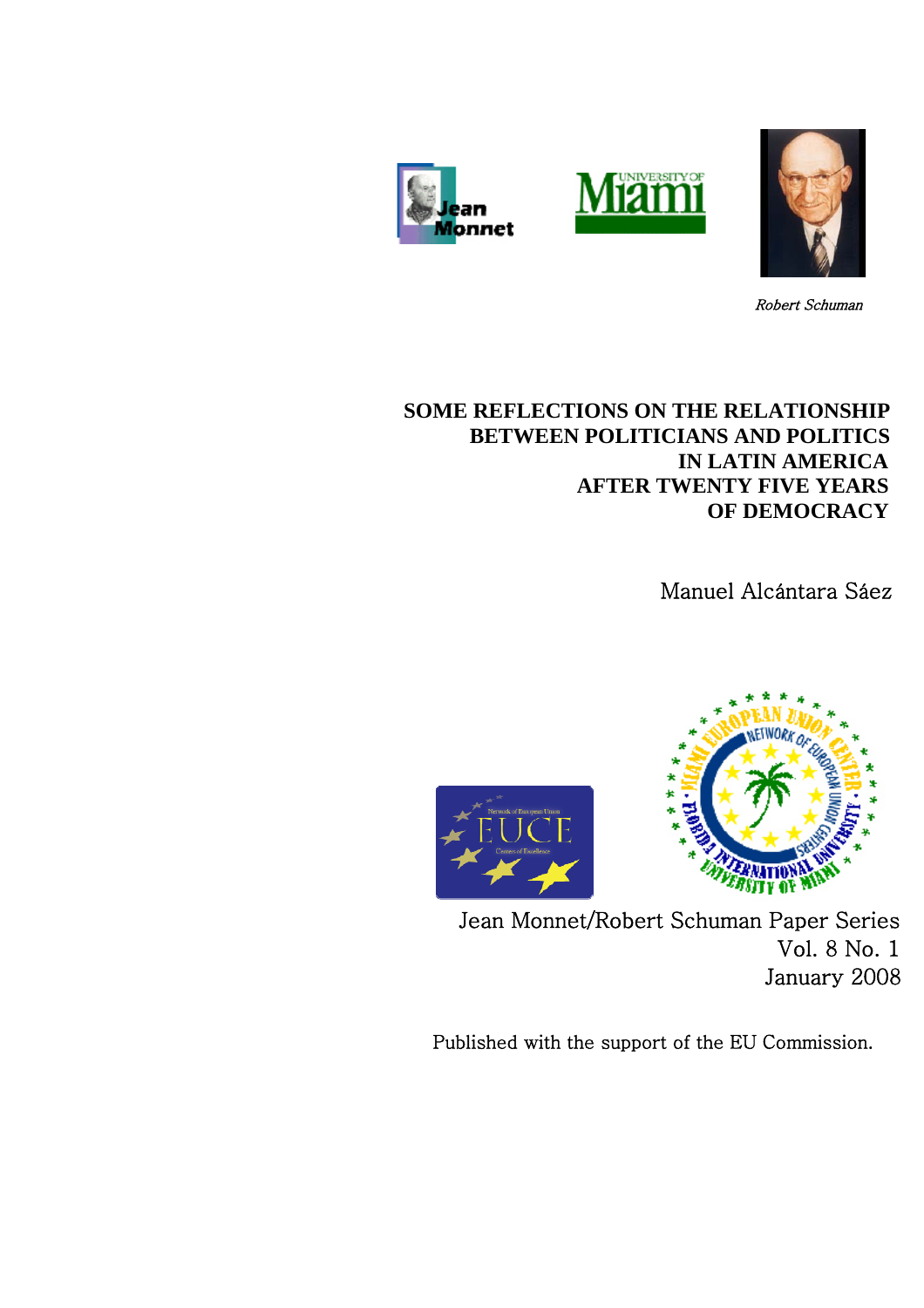## **The Jean Monnet/Robert Schuman Paper Series**

The Jean Monnet/Robert Schuman Paper Series is produced by the Jean Monnet Chair of the University of Miami, in cooperation with the Miami-Florida European Union Center of Excellence, a partnership with Florida International University (FIU).

These monographic papers analyze ongoing developments within the European Union as well as recent trends which influence the EU's relationship with the rest of the world. Broad themes include, but are not limited to:

- ♦ EU Enlargement
- ♦ The Evolution of the Constitutional Process
- ♦ The EU as a Global Player
- ♦ Comparative Regionalisms
- ♦ The Trans-Atlantic Agenda
- ♦ EU-Latin American Relations
- ♦ Economic issues
- ♦ Governance
- ♦ The EU and its Citizens
- ♦ EU Law
- ♦

As the process of European integration evolves further, the Jean Monnet/Robert Schuman Papers is intended to provide current analyses on a wide range of issues relevant to the EU. The overall purpose of the monographic papers is to contribute to a better understanding of the unique nature of the EU and the significance of its role in the world.

#### *Miami - Florida European Union Center Jean Monnet Chair Staff*

University of Miami **Joaquín Roy** (Director) Phone: 305-284-3266 **Remi Piet** (Research Assistant) Web: [www.miami.edu/eucenter](http://www.miami.edu/eucenter) 

1000 Memorial Drive **Astrid Boening** (Associate Director) 101 Ferré Building **María Lorca** (Associate Editor) Coral Gables, FL 33124-2231 **Shannon Gibson** (Assistant Editor) Fax: (305) 284 4406 **Maxime Larive** (Research Assistant)

> **Florida International University** Elisabeth Prugl (FIU, Co-Director)

### *Inter-American Jean Monnet Editorial Board*

**Carlos Hakansson,** Universidad de Piura, Perú **Finn Laursen,** Dalhousie University, Halifax, Canada **Michel Levi-Coral,** Universidad Andina Simón Bolívar, Quito, Ecuador **José Luis Martínez-Estay¸** Universidad de los Andes, Santiago de Chile, Chile **Félix Peña,** Universidad Nacional de Tres de Febrero, Buenos Aires, Argentina **Stephan Sberro**, Instituto Tecnológico Autónomo de México **Eric Tremolada**, Universidad del Externado de Colombia, Bogotá, Colombia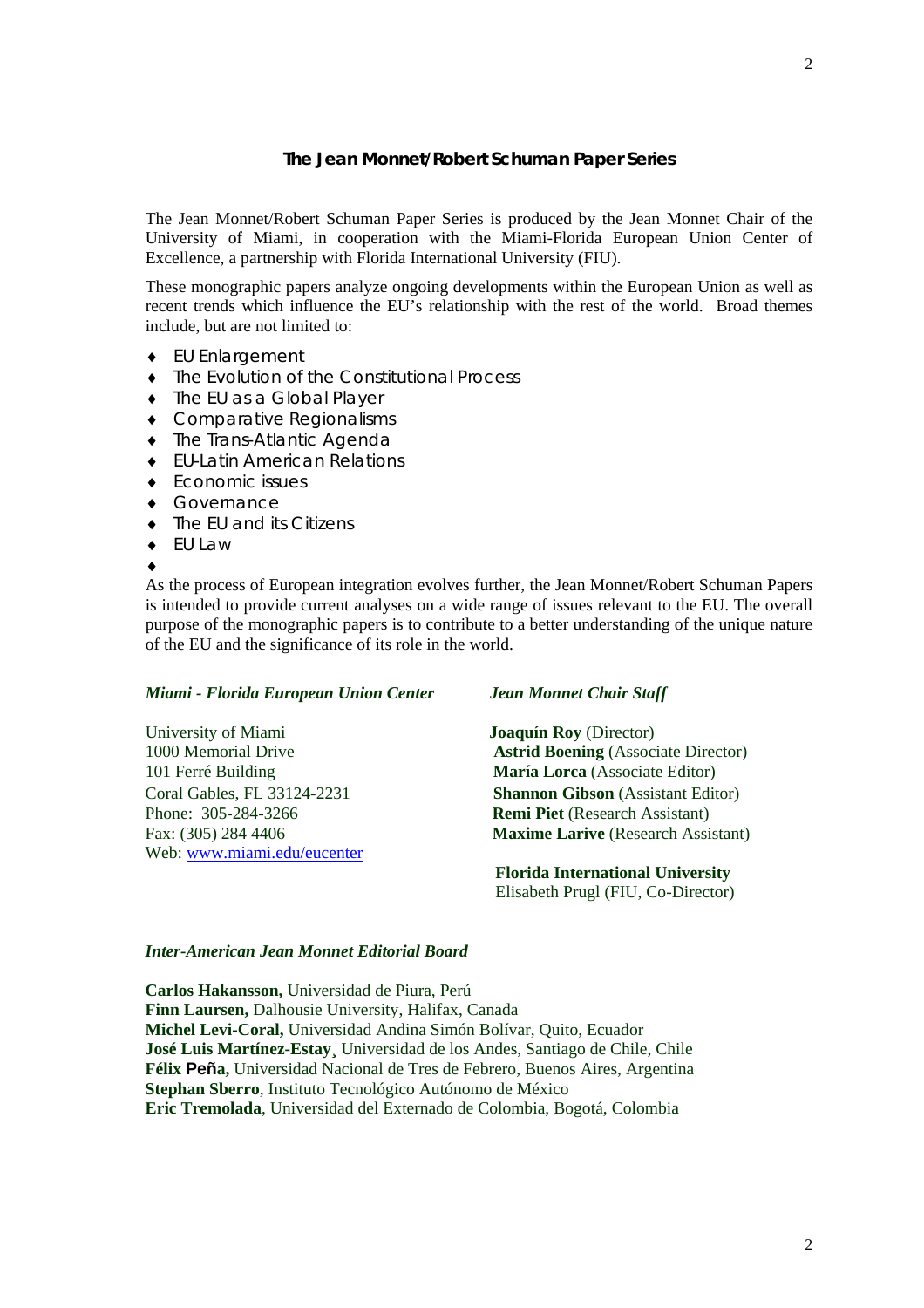## **The Jean Monnet/Robert Schuman Paper Series**

# **SOME REFLECTIONS ON THE RELATIONSHIP BETWEEN POLITICIANS AND POLITICS IN LATIN AMERICA AFTER TWENTY FIVE YEARS OF DEMOCRACY**[♣](#page-2-0)

## **Manuel Alcántara Sáez** [♦](#page-2-1)

 *If both elites and followers can be modernized, the existing integrating political structures –parties, party systems, legislature and presidency- will adjust themselves to the changes, or new working structures will evolve to perform the function.* 

## *(Scott, 1967:134)*

After having left behind oligarchic and/or military regimes of an excluding and authoritarian nature, the current political situation of Latin America is much different than it was when Lipset and Solari (1967) published their influential work on elites in Latin America. In the preface to their book, the authors pointed out that independently of the differences of social systems, one of the requirements for development was a competent elite class, motivated to modernize society. At that time, the role of politicians, at least those with a democratic orientation, was practically irrelevant. Today, however, Latin American politics is in the hands of politicians whose power emanates directly from a competence that is basically party-based, through free and fair periodic elections. For this to have happened simultaneously in so many countries, and to have lasted for a continuous period of, on average, close to a quarter of a century is unprecedented in the region.

Almost three decades after democratic transition numerous political reforms have appeared. No country in the region, with the obvious exception of Cuba, has been left out of this wave of political transformations. Profound constitutional reforms, decentralization processes, and changes in the relationships between the branches of government, in electoral laws and in rules regarding political participation are just some of the transformations experienced by Latin American polities. As of 2007, the agenda of political reforms is patently open in Bolivia, Ecuador and Venezuela, and also important in Brazil, Chile, El Salvador, Nicaragua and Peru.

l

♣ Paper presented at the University on MonthFebruary 18, 2008 under the co-sponsorship of the Miami-European Union Center.

<span id="page-2-1"></span><span id="page-2-0"></span>♦ **Manuel Alcántara** is Professor at the University of Salamanca in Spain where he is Vice-Rector since 2007. He has also taught at the Universidad Complutense de Madrid until 1992 where he obtained his PhD in Politics and Sociology (1983). Since 2002 he is the General Secretary of Asociación Latinoamericana de Ciencia Política. Currently, he is the lead investigator for a three-year project on "Political parties in Latin America" funded by the Spanish government. He has been also leading three projects on "Parliament Elites in Latin America", "Parliamentary Performance in Latin America" and "Organization and internal structure of Latin American Political Parties". For the 1996-2001 summers he has been a visiting professor at Georgetown University, he has been Visiting Fellow of the Kellogg Institute at the University of Notre Dame (2000 and 2007) and he has also done research and teaching at the University of North Carolina, Science Po in Lille (France) and the Imperial University of Tokyo and different universities in Latin America, among them FLACSO-México, Universidad de Belgrano in Buenos Aires, Pontificia in Quito and Costa Rica. Professor Alcántara has written extensively on electoral, political party, and governability issues in Latin America and Spain for many international publications. His most recent books include *Sistemas políticos de América Latina* (2003), *¿Instituciones o máquinas ideológicas? Origen, programa y organización de los partidos políticos latinoamericanos*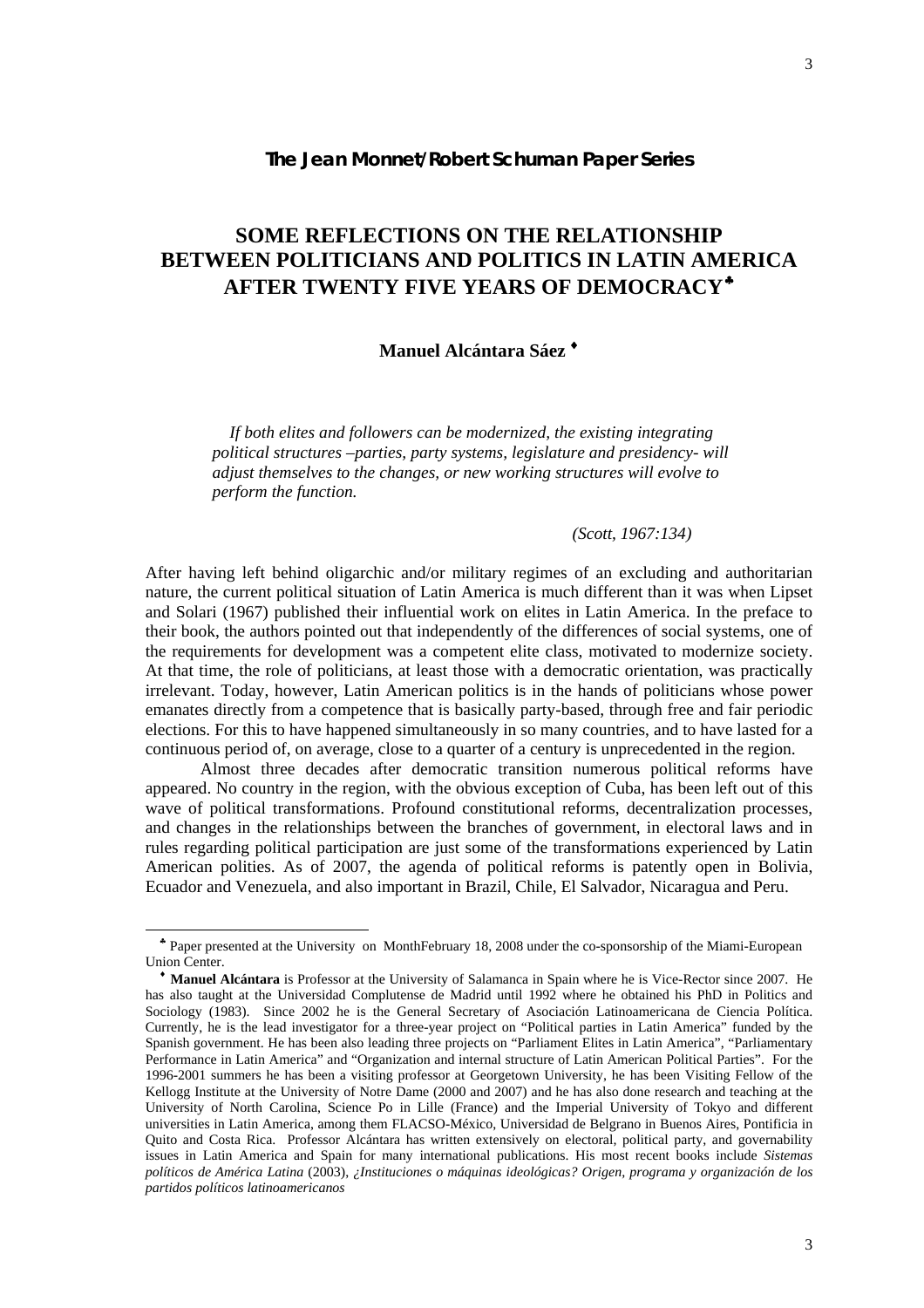Moved by a sort of constitutional obsession, institutional and political reforms were derived from a combination of several factors. In the first place, from the 1980s on, the abundant and fertile academic literature on constitutional engineering, such as delineated in the influential book by Sartori (1994) which included these two words in its title, and also informed by the development of neo-institutional theory in political science, supplied the intellectual energy necessary to confront this issue. Secondly, this trend toward political reform was facilitated by the malleable character of formal institutions, which could easily be manipulated by political reformers. In the third place, skillful and ambitious political leaders used reforms to advance their political goals, as in the case of constitutional changes to enable the reelection of presidents, such as in Argentina, Brazil, Colombia, Costa Rica, Dominican Republic and Venezuela. Finally, the sometimes irresponsible policy of international cooperation organizations and donor countries, in combination with the ambition of international consultants, have stimulated all kinds of institutional reform projects, without much consideration to whether or not they are feasible or not.

In the 1980's, discussions started to center on the advantages and disadvantages of presidentialism. Later on, debates focused on electoral representation, and led to the introduction of ballotage in presidential elections and of mixed electoral systems. Institutional debates addressed other aspects and types of elections and electoral systems (such as reelection, electoral thresholds or preferential vote) and the implications of uni- and bicameralism. Although it is impossible to propose here an accurate and all-encompassing picture of all these reforms, it is possible to say that most of them were designed in an improvised manner and without careful study of their implications and alternatives. Reforms were affected without systemic consideration of political problems, and were driven by unrealistic expectations regarding their short-term effects.

These results must not lead to the conclusion that neoinstitutionalist theories were wrong. Rather, their narrow minded application to Latin American politics failed. In an intellectual context dominated by structural class-based and dependence theories, neoinstitutionalist theories had the advantage of drawing attention to political institutions. However, following this period of focus on institutions, it now becomes necessary to shift the focus to the key players in the democratic system. Institutions matter, but politicians matter as well. I should say even more. Political elites push changes in institutions and are the critical factors affecting political democratization and modernization.

 The great importance accorded to institutions in the study of politics over the past fifteen years can be perceived in the widespread use of the phrase do "institutions matter". Thus it is possible that the moment has come in which we should pay more attention to *actors* that move in the institutional arena on a day-to-day basis. Espousing this approach does not imply that we should cease to pay attention to the general rules that govern human interaction. Rather, focusing on politicians permits us to see these human interactions in a new light, for the rules behind this interaction do not exist independently from individual people. Furthermore, institutions are constantly modified by the actions of individuals. In addition, after a quarter of a century of uninterrupted democracy in the majority of Latin American countries, the daily practice of politics within a reasonable stable set of rules has facilitated an unmistakeable learning process, thanks to the mechanisms of democracy. The challenge posed by having frequent elections, the struggle within political parties to obtain important positions, and the intense life in the different levels of representation and of political management, are all factors that increasingly contribute to converting politicians into frantic actors of vital importance in every aspect of politics.

 Politicians matter. Political actions are influenced by the institutional framework established, there are cooperative games made pressing by the existing rules between actors, and different strategies end up imposing themselves. But after all is said and done, there is no process without players. Politicians have a family, social and cultural origin, and they are marked by socialization processes that have a serious individual impact. Their membership in a political party can affect them, but they--politicians--also affect the political party.

 For studying politicians I have conducted a research project over a decade, which focused on the opinions of samples of Latin American representatives to provide empirical evidence. This project, called PELA, began in 1994. The project is based on a questionnaire of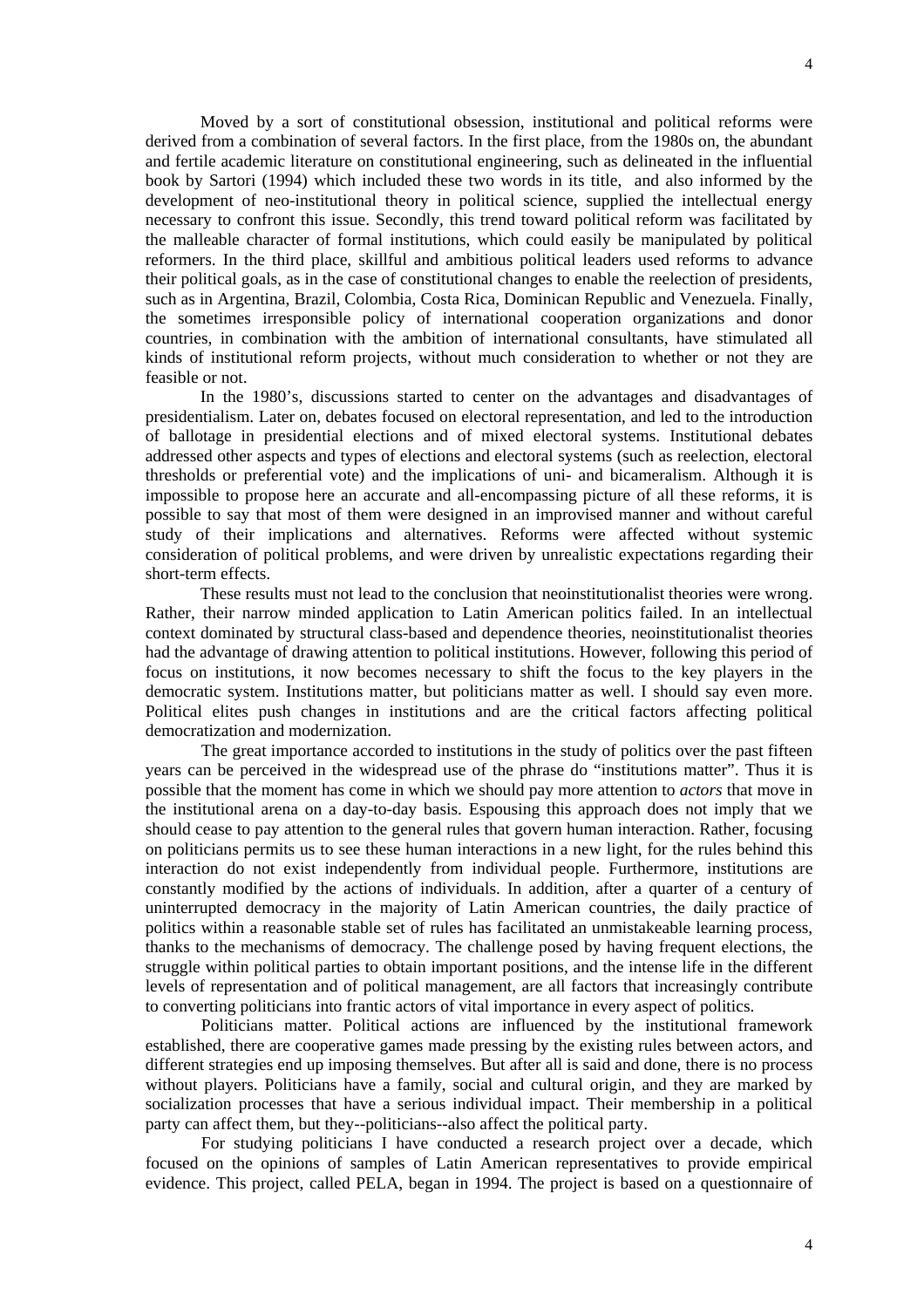more than 80 questions and 320 variables. As of 2007, a total 4,573 personal interviews of Latin American representatives have been conducted (see Tables 1 & 2).

The premise of the PELA, then, is simple: politicians matter. The importance of politicians brings us, in this case, to look at them in a double sense. Politicians to a great degree are here causal factors that explain different political problems, and above all, are focused on the world of political parties that constitute their natural habitat. In turn, the characteristics of politicians are the result of other causal processes, first and foremost among which are their own processes of professionalization.

 Calling a selection of persons "political elite" continues to be complicated, inviting disagreement over the selection process, the people, and the very term "elite". Nevertheless contextualizing the problem within the limits of the Legislative Power helps simplify things. This is the focus adopted in this research. In the first place, the political elite is placed on the same level as the parliamentary elite. Legislators are clearly identifiable, and their functions and role in the political system are known and, in representative democracies, are judged to be relevant. Secondly, the use of sampling techniques in specific universes enables the elimination of disagreement over the selection process. Finally, the term "elite" is used in one of its simplest senses, as "someone who occupies a relevant place," which is undoubtedly the case of Latin American national legislators.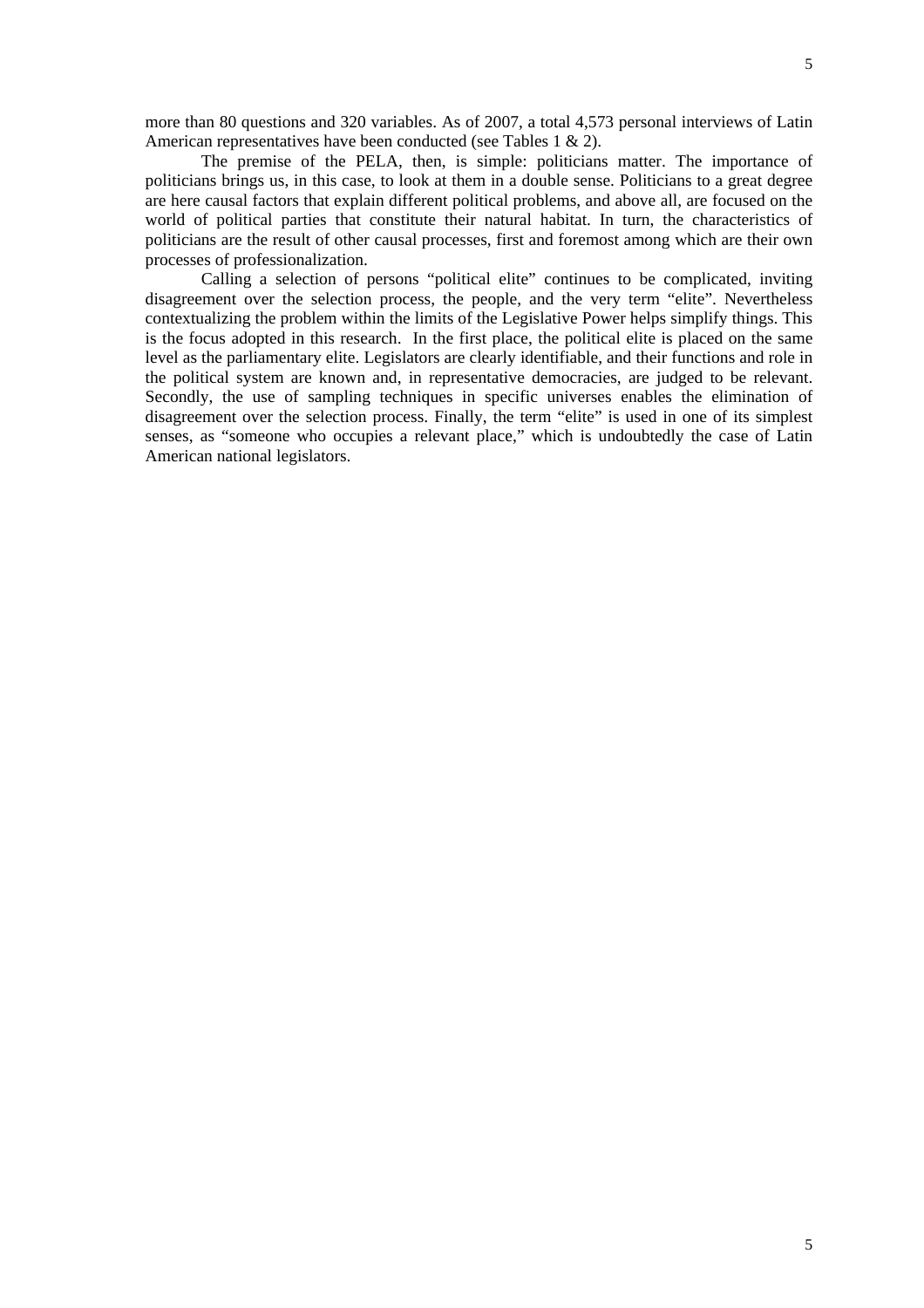**TABLE 1. Distribution of interviews by country and year** 

| First                      | Legisla     | <b>Numbe</b> | $%$ of        | Second       | Legisla     | $%$ of       | <b>Numbe</b>   | <b>Third</b> | Legisla     | $%$ of       | <b>Numbe</b>   | <b>Fourth</b> | Legisla     | $%$ of        | <b>Numbe</b>   |
|----------------------------|-------------|--------------|---------------|--------------|-------------|--------------|----------------|--------------|-------------|--------------|----------------|---------------|-------------|---------------|----------------|
| Round                      | tive        | r of         | the           | Round        | tive        | the          | r of           | Round        | tive        | the          | r of           | <b>Round</b>  | tive        | the           | r of           |
|                            | <b>Term</b> | Intervi      | <b>Chamb</b>  |              | <b>Term</b> | <b>Chamb</b> | <b>Intervi</b> |              | <b>Term</b> | <b>Chamb</b> | <b>Intervi</b> |               | <b>Term</b> | <b>Chamb</b>  | <b>Intervi</b> |
|                            |             | ews          | er            |              |             | <b>er</b>    | ews            |              |             | er           | ews            |               |             | er            | ews            |
|                            |             |              | (sampl        |              |             | (sampl       |                |              |             | (sampl       |                |               |             | (sampl        |                |
|                            |             |              | e             |              |             | e            |                |              |             | e            |                |               |             | e             |                |
|                            |             |              | error)        |              |             | error)       |                |              |             | error)       |                |               |             | error)        |                |
| Argentin                   | 1995-       | 68           | 26.5%         | Argenti      | 1997-       | 49.8%        | 128            | Argenti      | 2003-       | 40.9%        | 105            |               |             |               |                |
| a                          | 1997        |              | $(\pm 11.93)$ | na           | 2001        | $(\pm 6.39)$ |                | na           | 2007        | $(\pm 7.51)$ |                |               |             |               |                |
|                            |             |              |               |              |             |              |                |              |             |              |                |               |             |               |                |
| Bolivia                    | 1993-       | 74           | 56.9%         | Bolivia      | 1997-       | 75.4%        | 98             | Bolivia      | $2002 -$    | 61.5%        | 80             | Bolivia       |             | 75,3%         | 98             |
|                            | 1997        |              | $(\pm 9.05)$  |              | 2002        | $(\pm 5.18)$ |                |              | 2007        | $(\pm 7.45)$ |                |               |             | $(+5,24)$     |                |
| Chile                      | 1993-       | 93           | 77.5%         | Chile        | 1997-       | 74.2%        | 89             | Chile        | $2001 -$    | 73.3%        | 88             | Chile         | 2005-       | 75%           | 90             |
|                            | 1997        |              | $(\pm 5.18)$  |              | 2001        | $(\pm 5.58)$ |                |              | 2005        | $(\pm 5.71)$ |                |               | 2009        | $(+5,52)$     |                |
| Costa                      | 1994-       | 52           | 91.2%         | Costa        | 1998-       | 86.0%        | 49             | Costa        | 2002-       | 89.5%        | 51             | Costa         | 2006-       | 100%          | 57             |
| Rica                       | 1998        |              | $(\pm 4.22)$  | Rica         | 2002        | $(\pm 5.56)$ |                | Rica         | 2006        | $(\pm 4.80)$ |                | Rica          | 2010        |               |                |
| Colombi                    |             |              |               | Colomb       | 1998-       | 54.7%        | 88             | Colomb       | 2002-       | 57.2%        | 95             | Colomb        | 2006-       | 64,4%         | 107            |
| $a^*$                      |             |              |               | ia           | 2002        | $(\pm 10.47$ |                | ia           | 2006        | $(\pm 6.93)$ |                | ia            | 2010        | $(\pm 5, 14)$ |                |
|                            |             |              |               |              |             |              |                |              |             |              |                |               |             |               |                |
| $\mathop{\rm El}\nolimits$ | 1994-       | 46           | 54.8%         | E1           | 1997-       | 69.0%        | 58             | E1           | 2000-       | 76.2%        | 64             | E1            | 2003-       | 95.2%         | 80             |
| Salvador                   | 1997        |              | $(\pm 10.23)$ | Salvado      | 2000        | $(\pm 7.82)$ |                | Salvado      | 2003        | $(\pm 6.50)$ |                | Salvado       | 2006        | $(\pm 2.5)$   |                |
|                            |             |              |               | r            |             |              |                | r            |             |              |                | $\mathbf{r}$  |             |               |                |
| Ecuador                    | 1996-       | 72           | 87.8%         | Ecuado       | 1998-       | 92.6%        | 112            | Ecuado       | 2002-       | 98.0%        | 98             |               |             |               |                |
|                            | 1998        |              | $(\pm 4.43)$  | $\mathbf{r}$ | 2002        | $(\pm 2.65)$ |                | $\mathbf{r}$ | 2006        | $(\pm 1.50)$ |                |               |             |               |                |
| Guatemal                   |             |              |               | Guatem       | 1995-       | 78.8%        | 63             | Guatem       | 2000-       | 69.9%        | 79             | Guatem        | 2004-       | 76.6%         | 121            |
| $\mathrm{a}^*$             |             |              |               | ala          | 2000        | $(\pm 5.96)$ |                | ala          | 2004        | $(\pm 6.44)$ |                | ala           | 2008        | $(\pm 4.62)$  |                |
| Honduras                   | 1994-       | 67           | 52.3%         | Hondur       | 1997-       | 55.5%        | 71             | Hondur       | $2001 -$    | 79.7%        | 102            | Hondur        | $2005 -$    | 71,1%         | 91             |
|                            | 1997        |              | $(\pm 8.65)$  | as           | 2001        | $(\pm 8.09)$ |                | as           | 2005        | $(\pm 4.58)$ |                | as            | 2009        | $(\pm 5, 78)$ |                |
| México                     | 1994-       | 123          | 24.6%         | Mexico       | 1997-       | 25.2%        | 126            | Mexico       | 2000-       | 24.8%        | 124            | Mexico        | 2003-       | 24.8%         | 124            |
|                            | 1997        |              | $(\pm 8.09)$  |              | 2000        | $(\pm 7.84)$ |                |              | 2003        | $(\pm 7.92)$ |                |               | 2006        | $(\pm 7.92)$  |                |
| Nicaragu                   |             |              |               | Nicarag      | 1996-       | 75.3%        | 70             | Nicarag      | 2002-       | 65.2%        | 60             | Nicarag       | 2006-       | 76,7%         | 69             |
| $\mathrm{a}^*$             |             |              |               | ua           | 2001        | $(\pm 6.08)$ |                | ua           | 2006        | $(\pm 8.06)$ |                | ua            | 2010        | $(\pm 6, 15)$ |                |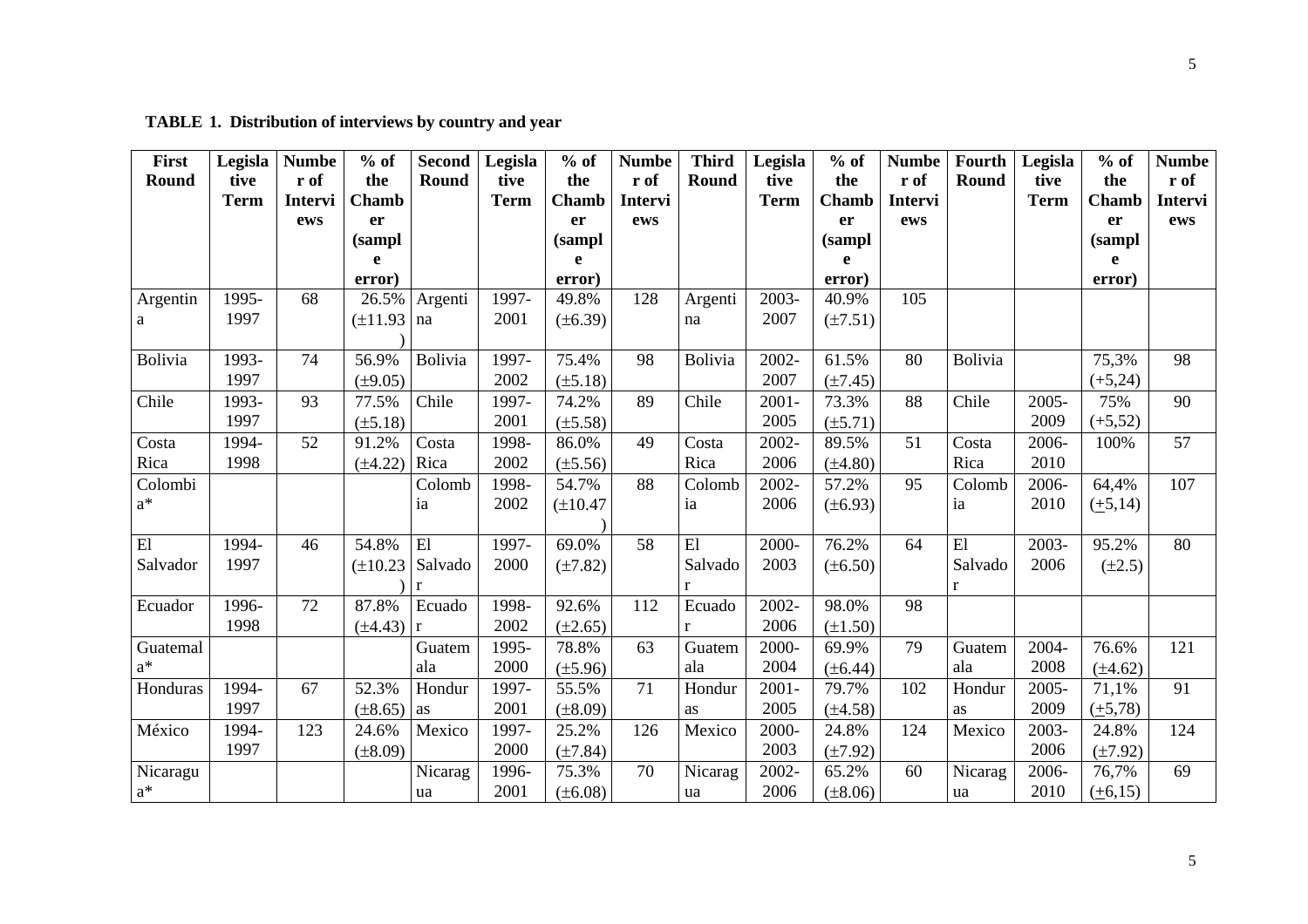| Panama*      |       |     |                   | Panama  |          |              |      | Panama  | 1999- | 90.1%        | 64   | Panama | 2004- | 87.2%       | 68  |
|--------------|-------|-----|-------------------|---------|----------|--------------|------|---------|-------|--------------|------|--------|-------|-------------|-----|
|              |       |     |                   | ∗       |          |              |      |         | 2004  | $(\pm 4.02)$ |      |        | 2009  | $(\pm 4.4)$ |     |
| Paraguay     | 1993- | 47  | 58.8%             | Paragua | 1998-    | 81.3%        | 65   | Paragua | 2003- | 70.0%        | 56   |        |       |             |     |
|              | 1998  |     | $(\pm 9.78)$ y    |         | 2003     | $(\pm 5.46)$ |      |         | 2008  | $(\pm 7.75)$ |      |        |       |             |     |
| Peru         | 1995- | 87  | 72.5%             | Peru    | $2001 -$ | 69.17%       | 83   |         |       |              |      |        |       |             |     |
|              | 2000  |     | $(\pm 5.96)$      |         | 2006     | $(\pm 6.70)$ |      |         |       |              |      |        |       |             |     |
| Dom.         | 1994- | 62  | 51.7%             | Dom.    | 1998-    | 69.1%        | 103  | Dom.    | 2002- | 78.7%        | 118  | Dom.   | 2006- | 52,8%       | 94  |
| Rep.         | 1998  |     | $(\pm 9.72)$ Rep. |         | 2002     | $(\pm 5.64)$ |      | Rep.    | 2006  | $(\pm 4.31)$ |      | Rep.   | 2010  | (1,12)      |     |
| Venezuel     | 1993- | 69  | 34.0%             | Venezu  | 2000-    | 60.6%        | 100  |         |       |              |      |        |       |             |     |
| a            | 1998  |     | $(\pm 10.26)$ ela |         | 2005     | $(\pm 6.58)$ |      |         |       |              |      |        |       |             |     |
|              |       |     |                   |         |          |              |      |         |       |              |      |        |       |             |     |
| Uruguay      | 1995- | 73  | 73.7%             | Urugua  | 2000-    | 68.7%        | 68   | Urugua  | 2005- | 86.86%       | 86   |        |       |             |     |
|              | 2000  |     | $(\pm 6.22)$ y    |         | 2005     | $(\pm 7.08)$ |      |         | 2010  | $(\pm 4.15)$ |      |        |       |             |     |
| <b>TOTAL</b> |       | 933 |                   |         |          |              | 1371 |         |       |              | 1270 |        |       |             | 999 |

\* It was not possible to obtain a representative sample.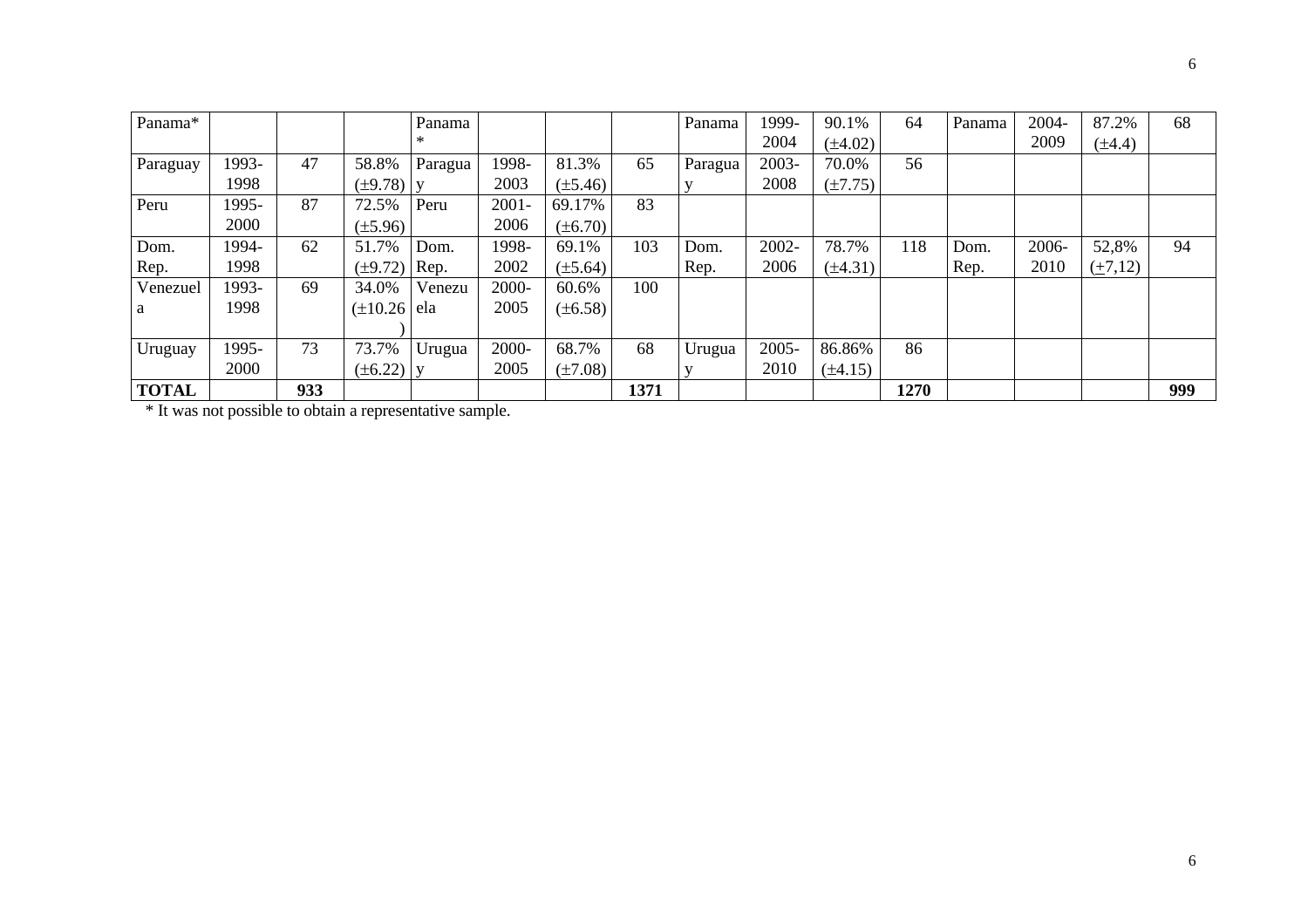| <b>Axis of Analysis</b>                               | <b>Indicators-Variables</b>                                                                                                                                                                                                                                                                                                                                                                                                                                                                                          |  |  |  |  |  |
|-------------------------------------------------------|----------------------------------------------------------------------------------------------------------------------------------------------------------------------------------------------------------------------------------------------------------------------------------------------------------------------------------------------------------------------------------------------------------------------------------------------------------------------------------------------------------------------|--|--|--|--|--|
| Democracy, elections, and form<br>of government.      | Definition of democracy and evaluation of its advantages; factors<br>linked to democratic consolidation and risks of democratic breakdown;<br>satisfaction with democratic stability and trust on electoral processes;<br>definition and preferences of form of government; democratic stability;<br>assessment of majoritarian and proportional electoral systems;<br>advantages and disadvantages of the presidential regime when<br>compared to the parliamentarian one.                                          |  |  |  |  |  |
| Political parties.                                    | Party identification, level of party activism, role of political parties,<br>levels of popular mobilization, militancy levels, democracy and internal<br>organization, trust in political parties, political participation in party<br>life, legalization of political parties, vote discipline, opinion on party<br>leaders                                                                                                                                                                                         |  |  |  |  |  |
| <b>Armed Forces</b>                                   | Opinions on the civilian control of the Armed Forces.                                                                                                                                                                                                                                                                                                                                                                                                                                                                |  |  |  |  |  |
|                                                       | Assessment of the roles played by the Armed Forces.                                                                                                                                                                                                                                                                                                                                                                                                                                                                  |  |  |  |  |  |
| Role of the state and public<br>policies.             | Identification and evaluation of problems, evaluation of economic<br>policies: public expenditure, taxes, privatizations, social expenditure by<br>sectors, level of state economic intervention, role of the state, direct and<br>indirect taxes, privatizations.                                                                                                                                                                                                                                                   |  |  |  |  |  |
| Regional integration and foreign<br>policy.           | Foreign policy, regional integration and international arena,<br>conditionality, origin of foreign investment, priorities in foreign policy,<br>role of the European Union in Latin America, bilateral relationships<br>between Spain and Latin America                                                                                                                                                                                                                                                              |  |  |  |  |  |
| Political trajectories and<br>parliamentary activity. | Socio-economic origins, political trajectories, party militancy,<br>parliamentarian activity and experience, elected public offices held,<br>problems faced in parliamentary life, reasons to be elected,<br>identification of individuals and groups whom the parliamentarian<br>believes she or he represents, decision-making evaluation of<br>parliamentary services, political background of the family,<br>compatibility with other personal economic activities, respondent's<br>evaluation of his/her income |  |  |  |  |  |
| Left-right ideological axis.                          | Ideological self-placement, ideological distance among parties and<br>leaders in the left-right continuum.                                                                                                                                                                                                                                                                                                                                                                                                           |  |  |  |  |  |
| Values and socio-demographic<br>characteristics.      | Gender, age, income, profession, religion and religious practice,<br>attitudes towards abortion and divorce.                                                                                                                                                                                                                                                                                                                                                                                                         |  |  |  |  |  |

# **TABLE 2: Axes of analysis and variables-indicators included in this study**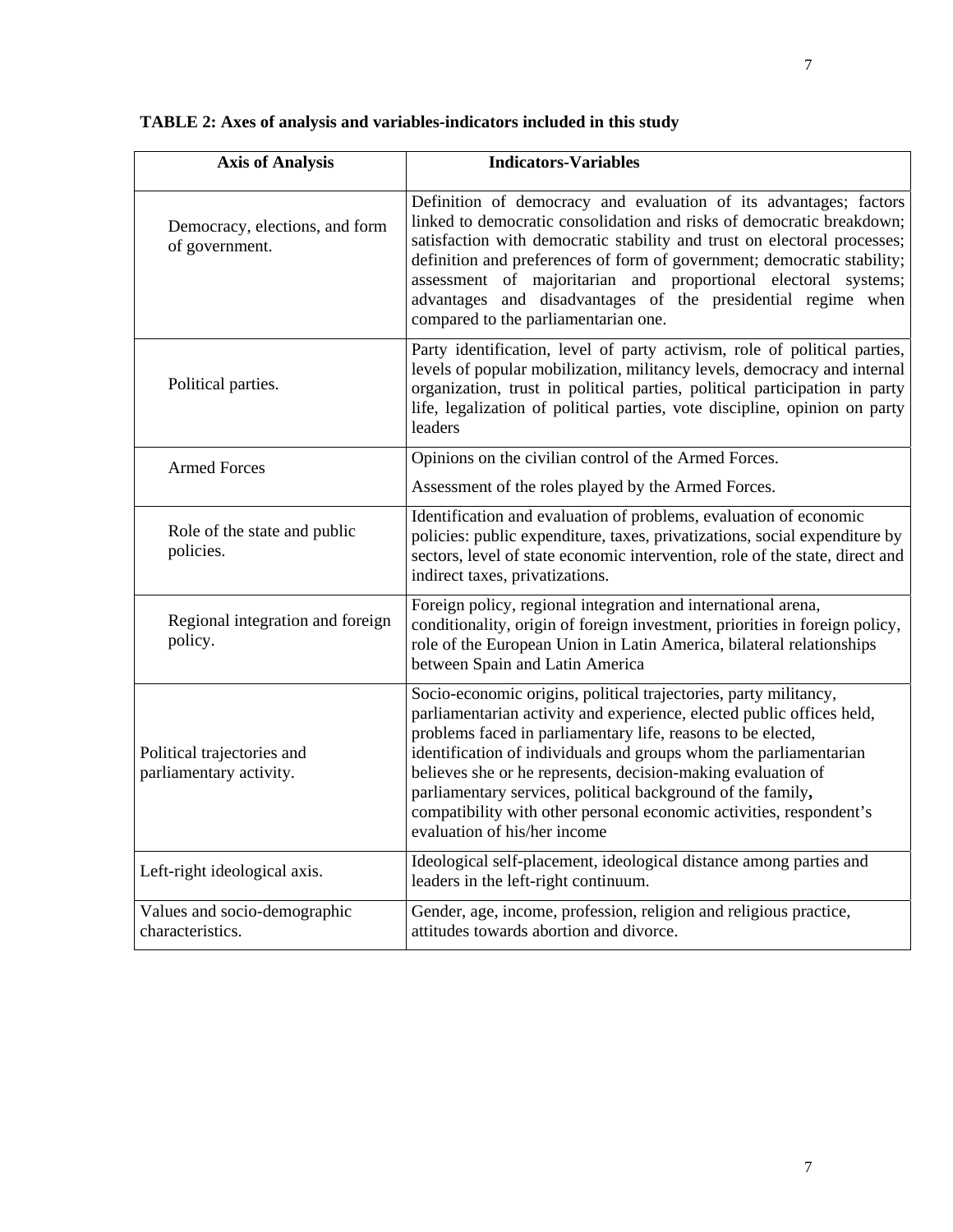The study of politicians requires, at the very least, the intellectual effort required to focus simultaneously on five different kinds of questions: their position in the general framework of power elites; their own process of education, socialization and structuring in the development of their representative roles; their shared and differentiated values; their evaluation, from ideological standpoints, of different public policies as proposals of solutions to societal problems; and their positioning vis-à-vis the smallest group of which they form part in terms of common strategies in both organizational and symbolic aspects.

Politicians, and by extension, legislators, are merely a part of the so-called power elite. This term, coined by Wright Mills (1981) who, influenced by Weber, Parsons, Pareto, Mosca, Michels, and, above all Aron (1989:195), was very careful to distinguish between elite, political class, and ruling class. PELA, however, chooses to focus on the scene of formal party political life and congress.

It is also important to take politicians into account in an analysis of the shifts in economic policies that took place in the 1980's. Here too, politicians' perceptions and attitudes regarding economic issues and problems matter. However, with a few exceptions, the study of pro-market economic policy reforms has so far ignored this facet of focusing on economic conditions and the role of international multilateral organizations. In this sense one exception is Stokes (2001), who centered her study on the perceptions of those politicians who switched from statist to marketoriented policies. Her study focuses, instead, on changes by incumbents in national executives.

Years ago, Scott (1967: 117) pointed out that political elites played a key role in the transition from traditional to modern politics. Even more important is their role in the construction of democratic regimes and the profound economic reforms Latin American countries have experienced in the past few decades. The generalized renewal of the political elite makes it even more urgent to focus our analysis on its characteristics, attitudes, and evaluations.

A key change in Latin American politics during the past twenty-five years lies in the increasingly important role played by a political elite formed by professionals with access to power through elections, most of the times under the umbrella of political parties. Legislators are an important part of this elite. They play a crucial role in democratic political systems both as legislators and as prominent members of their parties. And they play their legislative roles for fixed terms that range from three to six years. It must be also kept in mind that, in contrast to the executive powers, legislative powers have kept a total stability. In no situation have legislators witnessed a shortening of their mandates. Their knowledge of institutional, political and substantive issues contributes to the professionalization and specialization of the political class. Where reelection is possible, legislators develop additionally a feeling of belonging to the elite group.

After more than two decades of representative democracy, the routinization of democratic politics in Latin America makes the study of opinions, values, and socialization processes especially important. Political *parties* became key players in democratic politics as channels for the formation, aggregation, and articulation of interests. In turn, politicians over time developed new political identities, personal goals, professional careers and strategies for action.

One of the most critical issues of political life concerns the values and identities of political actors. Focus on strategic and instrumental considerations have often led to the denial of the role played by values and ideology. However, the analysis of politics reveals the important role values play in shaping political actions and events. Studying legislators' perceptions and values helps us to understand both intra-party politics and inter-party competition.

Latin American elites share many political values, particularly their support of democracy. The values and perceptions of political elites are also linked to those of Latin American citizens, particularly when it comes to the definition and evaluation of the most urgent problems faced by Latin American countries.

One of the reasons for the feelings of political alienation by many Latin American citizens relates to the public perceptions of the democratic channels for representation. Public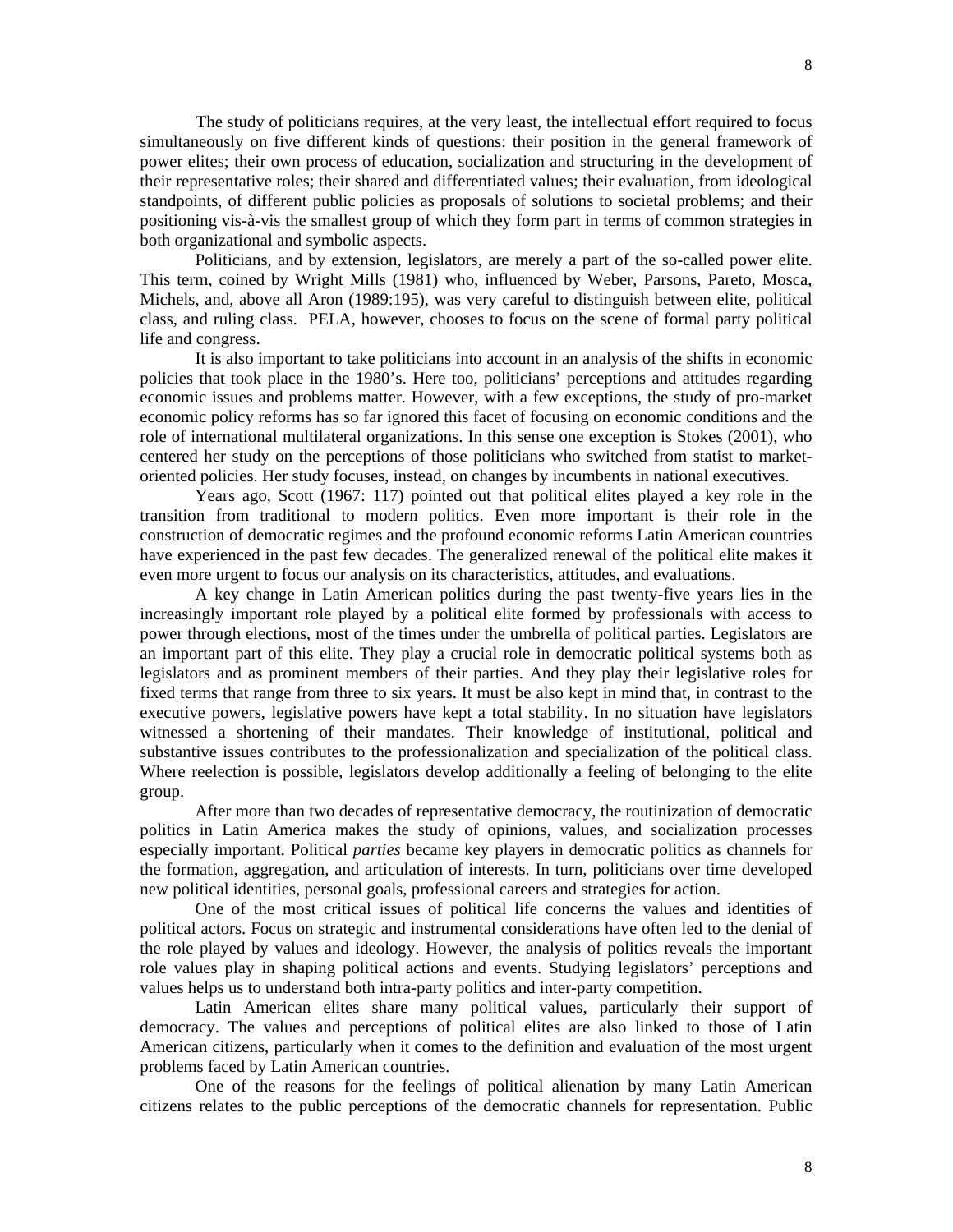opinion studies reveal that legislatures and political parties are the two institutions receiving the worst public evaluations. Doubts about, or criticisms of, the representative mechanisms of democracy account for the interest in establishing formal mechanisms for citizen participation, and were behind the constitutional reforms in Colombia (1991) and Venezuela (1999). Artificial debates opposing representative and direct democracy have become very important, due in part to public dissatisfaction with the performance of politicians. Inclusion of participatory mechanisms in institutional designs may serve the interests of populist leaders. Still, this does not eliminate the importance of public grievances about the functioning of representative mechanisms and the performance of political elites.

 Support for democracy has been constant and widespread among Latin American politicians. This support is one of the fundamental reasons for the success of democracy in the region, which coincides with Mainwaring's and Pérez Liñán's (2005:46) argument on the virtuous circles created by changing attitudes towards democracy among both the Latin American Right and Left. Latin American legislators see democracy as a regime protecting individual rights and liberties, and consider consensus around the Constitutions and their basic institutions to be the crucial factor in democratic consolidation. Politicians thus hold a procedural rather than a substantive or economic view of democracy. In spite of this, Latin American legislators assign the highest importance to economic problems.

However, as PELA shows, many politicians put into question the role of parties as a fundamental institution of democracy. This is particularly the case of three Andean countries: Bolivia, Venezuela, and Ecuador. In these three countries, party systems have experienced severe crises, leading in the case of Bolivia and Venezuela to the disappearance of the old party system. In these three countries, profound political turmoil and institutional crises took place. In Venezuela, pronounced political polarization paved the way for failed coup attempts, and in Bolivia and Ecuador, five presidents were replaced in the past decade.

The idea that parties are not always necessary for democracy, in combination with the "relativization" of the role played by elections in channeling the demands of the population, puts some limits on the development of fully democratic orientations among Latin American legislators. These limitations are parallel to the existence of a significant political divide around democracy, which, in turn, overlaps with Left-Right divisions and differences on the role of the military.

 The issue of legislators' putting the necessity of political parties to democracy somewhat in doubt can be complemented by the analysis of their opinion about representation. In spite of the fact that constitutions emphasize the national character of representation, particularist interests prevail among Latin American legislators. The resulting prevalence of clientelist and particularist practices leads to public dissatisfaction with politicians. Ironically, clientelism does not lead to public approval but to the alienation of citizens. According to legislators, they tend to be guided by mandates, particularly from voters in their constituencies, rather than their own personal views and assessments. This, however, does not make citizens' evaluations of their representatives more positive.

The low legitimacy of political parties can be connected to the absence of inclusive and participatory mechanisms. As our data shows, both political elites and citizens must have incentives in order to create and participate in democratic decision-making processes. As it was stated years ago by Scott (1967: 127), the absence of communication between Latin American political leaders and their followers gives rise to independent and frequently irresponsible political elites.

The professionalization of politicians concerns both legislative and political party life. The study of party life shows that inter-party competition prevails over intra-party participation. This fact has negative consequences for the vitality of party life. When parties focus strictly on electoral contests and disregard internal organization, it is very difficult for legislators to have a professional life within a party. By contrast, political and personal opportunities have flourished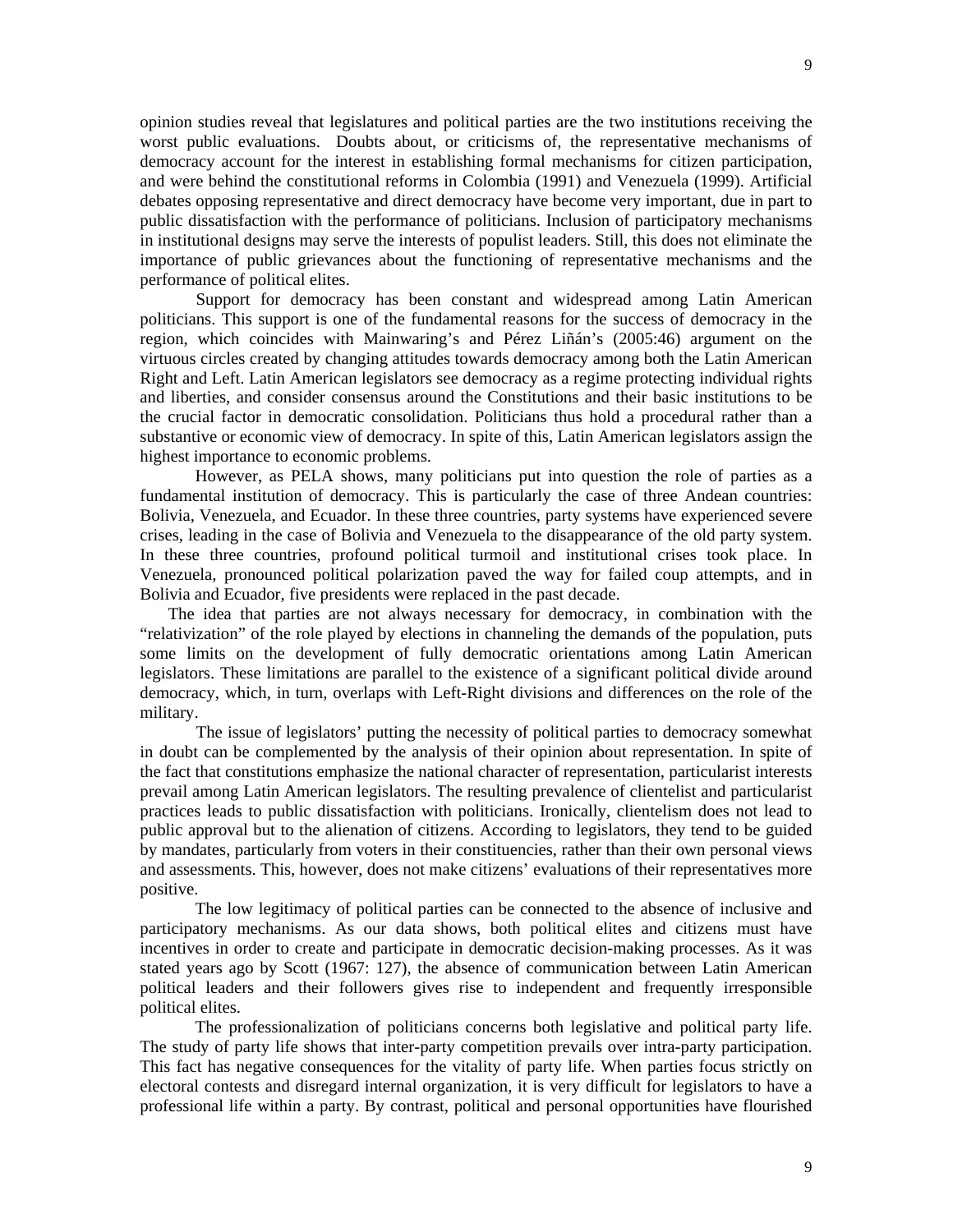in the often well-funded legislatures. High salaries and logistical and physical resources have facilitated and encouraged legislative careers. In spite of this, more than one-third of Latin American legislators consider their remuneration too low even if there are wide cross-national differences in this respect.

Two elements that can help identify the level of professionalization of Latin American legislators are previous political experience and degree of dedication to legislative activities. In both cases, the situation of Latin American legislators is far from that of complete political professionalization. As far as dedication to legislative activities is concerned, the most extreme cases are those of Honduras, where only one out of six legislators are exclusively dedicated to their legislative careers, and Colombia and Peru, with more than eighty percent of legislators dedicated exclusively to parliament. Overall, most Latin American legislators dedicate themselves part time to their legislative activities. Data shows the low legislative experience of most legislators. The most important exceptions to this situation are those of El Salvador, where terms last three years, and Chile. In these two countries, more than one-half of the legislators have been in parliament for more than three legislatures. With the exception of Colombia, less than one-half of Latin American legislators had previous experience as representatives in other institutions.

Formal education is essential to both the professionalization and the quality of the activities performed by legislators. On average, the educational level achieved by Latin American legislators is high. Nine out of ten legislators have some type of university degree, while more than one-third of them have completed at least some graduate study.

PELA shows an interesting association between the quality of legislators and the quality of politics. Whereas the cases of Chile and Uruguay are marked by the high quality of their legislatures, those of Guatemala, Ecuador, and Bolivia are characterized by their low quality levels. These defining characteristics of legislatures and legislators are connected to individual features as well as to the party system and party organization characteristics.

 The most traditional route leading to a political career in Latin America is having received a university education, most often in law, and having had ties to other family members who are or were politicians. This last trait indicates a strong tendency to inbreeding in the parliamentary elite, half of which have relatives who are dedicated to politics. It is also indicative of the ways of fitting into politics depending on the politician's country and of the existing party system. In addition, it is prudent to emphasize the importance that local politics play in the profiles of representation of Latin American legislators.

The background of shared values is one of the primary elements that helps to identify politicians, giving them strong distinguishing traits while simultaneously directing their behavior by allowing them to interpret politics in the framework of party competition In this way, politicians give structure to a purely ideological component through which they can derive answers to existing challenges. Their position regarding different public policies, in which the importance of economic factors prevails, demonstrates this ideological component, and at the same time makes it possible to discover to what degree different programmatic axes are interconnected and the level of cohesiveness within parties.

 Finally, in this sense, politicians play different roles within their own parties, depending also on the type of party leadership present, the existence of intra-party democratic norms, their territorial location and their access to funds for financing campaigns and party life. Although participation in party life is not very low in Latin American, internal democracy and a more intense inter-party life are far from having been achieved to the same degree by all parties.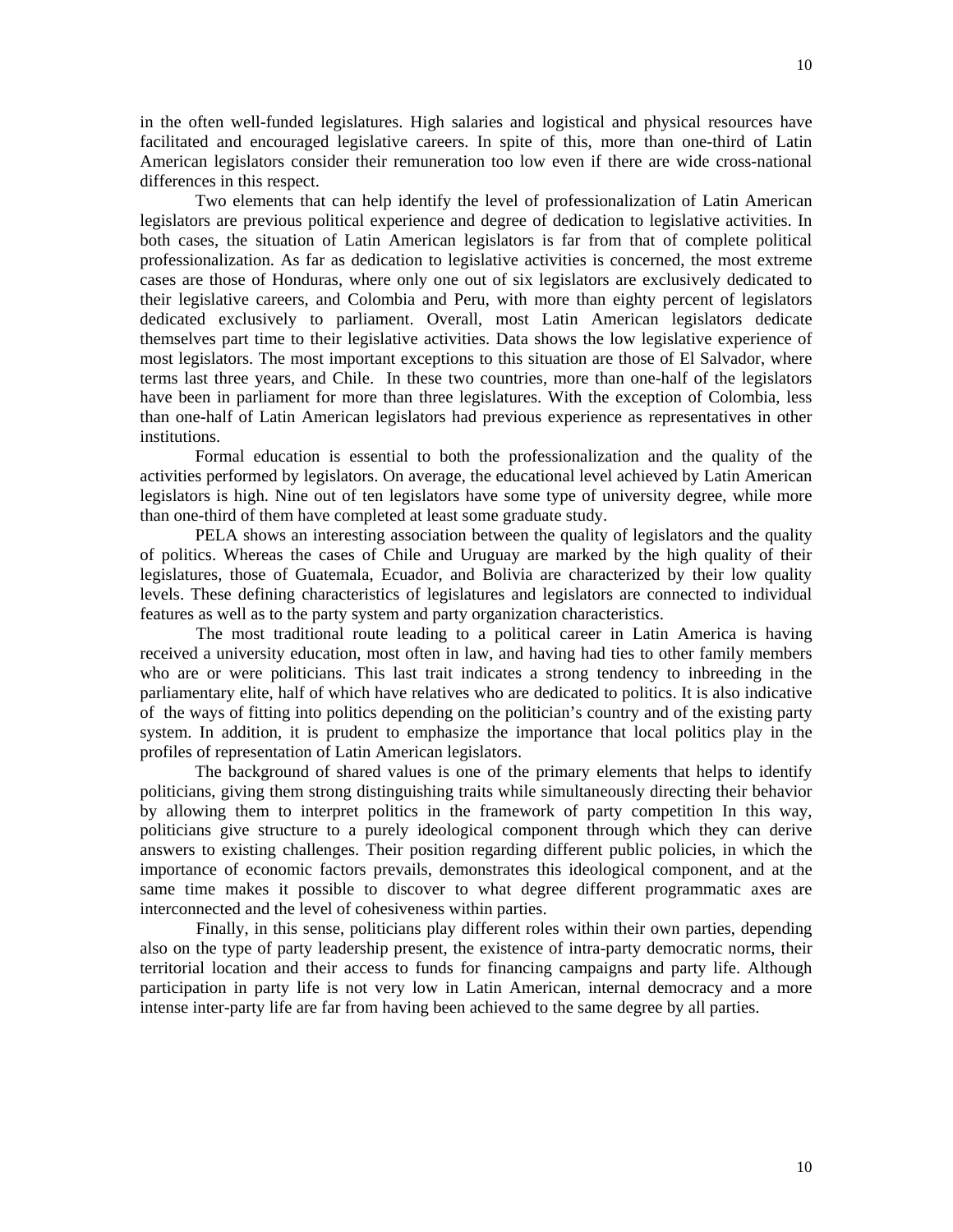#### **Table 3. Socio-demographic and socio-political characteristics of**

|                               |      | Third Round (n) |      | Second Round (n) |      | First Round (n) |
|-------------------------------|------|-----------------|------|------------------|------|-----------------|
| Sex %                         |      |                 |      |                  |      |                 |
| Men                           | 84.1 | (1239)          | 87.2 | (1192)           | 85.5 | (634)           |
| Women                         | 15.9 | (234)           | 12.8 | (175)            | 14.5 | (107)           |
| Average age                   | 47.4 | (1456)          | 47.5 | (1355)           | 47.2 | (772)           |
| <b>Education %</b>            |      |                 |      |                  |      |                 |
| None                          | 0.1  | (2)             | 0,1  | (1)              | 0.8  | (6)             |
| Primary school                | 1.1  | (17)            | 1,4  | (19)             | 3.0  | (23)            |
| Secondary school              | 8.5  | (126)           | 9.5  | (131)            | 11.9 | (92)            |
| 2-3 years of University       | 11.9 | (177)           | 15.1 | (206)            | 10.3 | (80)            |
| Bachelor's degree             | 46.1 | (689)           | 47.5 | (652)            | 48.4 | (376)           |
| Graduate studies              | 32.3 | (481)           | 26.5 | (359)            | 25.7 | (199)           |
| Religious believer %          | 89.5 | (1326)          | 88.3 | (1198)           | 92.6 | (692)           |
| Legislative experience %      | 32.7 | (487)           | 33.6 | (458)            | 42.3 | (327)           |
| Political experience %        | 41.1 | (609)           | 39.8 | (446)            | 25.0 | (30)            |
| Family members in politics %  | 54.0 | (803)           | 53.3 | (724)            | 49.1 | (381)           |
| Ideological self-placement    | 5.05 | (1461)          | 5.04 | (1345)           | 5.15 | (750)           |
| <b>Exclusive dedication %</b> | 57.7 | (859)           | 59.9 | (820)            | 54.7 | (425)           |
| Salary insufficient %         | 36.1 | (535)           | 38.6 | (526)            | 46.2 | (358)           |
| Economic improvement %        | 39.1 | (577)           | 40.9 | (463)            | 37.6 | (45)            |
| Number. Legislatures          |      |                 |      |                  |      |                 |
| One                           | 68.0 | (1002)          | 67.1 | (917)            |      |                 |
| Two                           | 19.1 | (282)           | 17.1 | (234)            |      |                 |
| Three                         | 8.5  | (125)           | 11.1 | (152)            |      |                 |
| Four or more                  | 4.4  | (65)            | 4.8  | (65)             |      |                 |
| Av. number legislatures       | 1.5  | (1474)          | 1.5  | (1368)           |      |                 |

|  |  | <b>Latin American Legislators</b> |
|--|--|-----------------------------------|
|--|--|-----------------------------------|

These questions can be approached using biographies, official declarations or manuscripts belonging to the individuals who make up the object of our study. If the purpose of a study is to learn about the past, using this type of information is a research strategy of unquestionable validity. However, this kind of material is not always readily available, and its content tends to be disperse and difficult to standardize on a case-by-case basis. On the other hand, the use of personalized interviews with a questionnaire that is mostly closed, allows the systematization of the information sought and facilitates the adding of more data at a later date, the comparison of this data and its analysis using statistical techniques. The negative side, however, is that this approach can only be used to study the present.

The research on PELA clearly reveals the persistence and importance of the Left-Right dimension in Latin American party systems. Individual positions in the Left-Right dimension provide us with consistent information about Latin American politics. These positions also clarify the characteristics of political parties. Abstract ideological positions account for issue preferences and perceptions of the problems of everyday political life. Since the 1980's, the persistence of these connections has contributed to organizing and anchoring Latin American political life.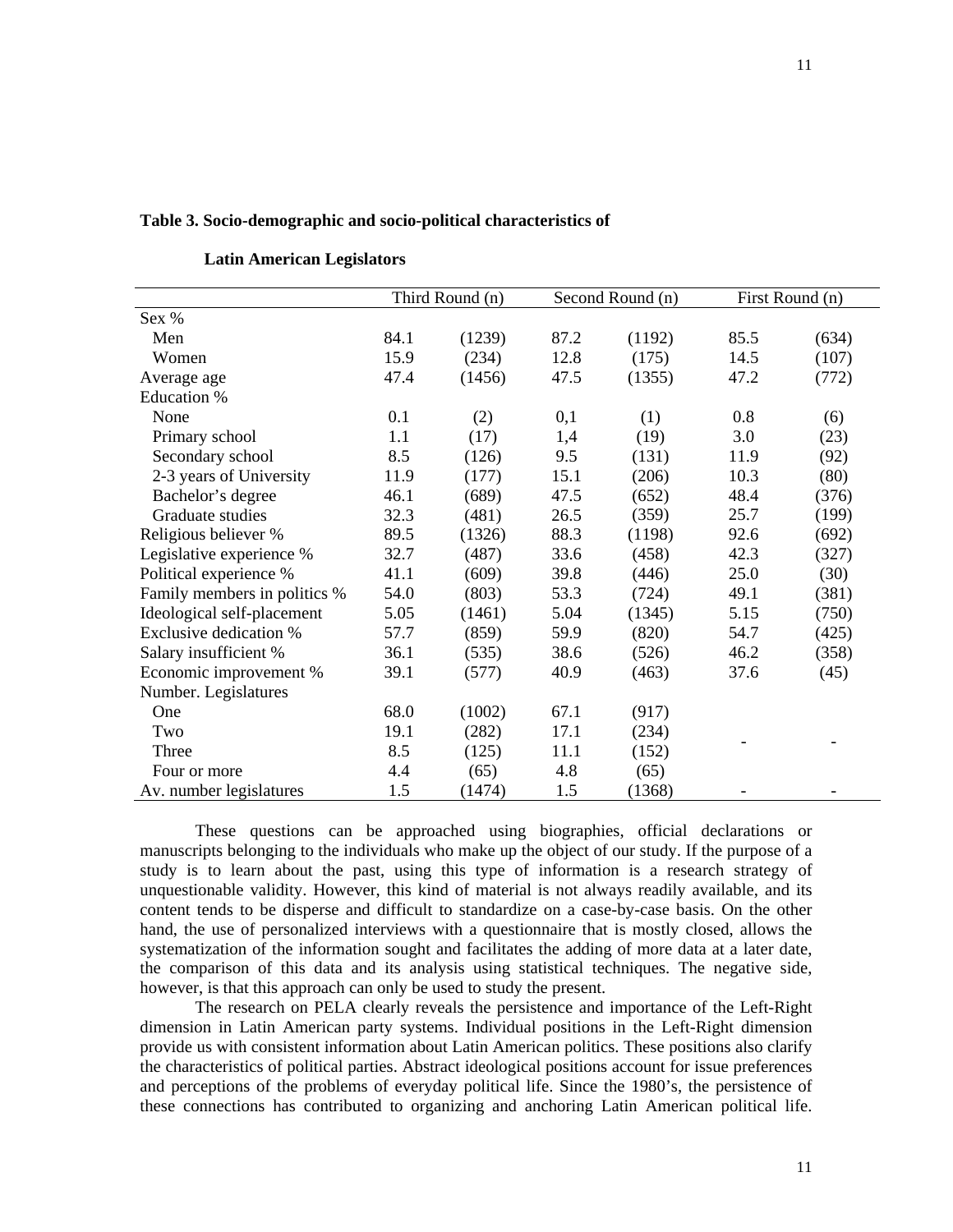Ideological differences clearly structure axes of competition, as data on the dimensions of

programmatic polarization shows. Our study demonstrates the importance of five basic dimensions: state intervention, Armed Forces, democracy, religion and values and, to a lesser degree, social background.

On the other hand, there are quite significant differences among political parties. There are important cross-national differences in levels of ideological coherence, understood as agreement among party members on several issues. These differences are also connected to party organizational models. High levels of militancy go hand in hand with high levels of consensus on ideas, programs and organizational strategies. By contrast, parties with low militancy levels display low consensus on substantive issues. It can be also taken into account the importance of links between the ideological characteristics of parties and the perceptions of legislators regarding their party structures. Our study shows in addition that opposition parties are more coherent than governmental parties, a result of the fact that governmental decisions on political issues are not always compatible with ideological consistency and unity.

The ideological placement of Latin American parties in the Left-Right dimension helps us to predict the attitudes and perceptions of legislators regarding issues ranging from the economy to religious and moral values. In addition, the positions of legislators allow us to identify higher levels of homogeneity among the Latin American right in different dimensions. By contrast, the Latin American Left displays significant differences in its attitudes towards the military and democratic institutions. Exploring similar problems across parties in their levels of agreement regarding the evaluation of problems and the definition of political strategies allows us to identify two key elements that we label as evaluation and strategy components. The analysis of programmatic coherence, which focuses on parties with high levels of electoral success in the past decade, shows that Left-wing parties display higher levels of coherence. The analysis also shows a relationship between programmatic incoherence and party dependence on external funding.

Data show the crucial role played by state economic intervention among left parties, whereas the role of socioeconomic, cultural, and political attitudes is relevant among legislators of right parties. Both types of party families display very important internal differences. However, a more comprehensive understanding of Latin American party systems would also demand the future analysis of center parties, a topic that we have not yet addressed.

Democratic institutions are now a solid reality in Latin America, but the efficient functioning of democratic institutions requires the presence of certain types of politicians in general and legislators in particular. In contrast to the past, in this day and age politicians do not gain access to positions of political responsibility as a result of their membership in the agrarian elites, the Armed Forces or oligarchic groups, nor is it enough for them to enjoy the support of the Catholic Church, business circles, or the U.S. embassies. The political game consists primarily of regularly held electoral processes. It is through these elections, which are on most occasions fair and competitive, that citizens participate and candidates get elected. Politicians know the rules and they know that their political future will depend on their performance and on how voters evaluate them. Under a democratic system, severe efficacy and efficiency problems in addressing social issues will lead to public alienation and political crisis.

The new political situation experienced by Latin American countries directs our attention to the quality of democratic politics, understood as the ability of politicians to respond to public demands and solve social problems in a framework of equal rights and liberties. Addressing these tasks is impossible without the existence of a highly qualified political elite. Politicians act now in a context characterized by freedom, autonomy, and, to some degree, meritocracy. Political learning, and the assimilation of the basic institutions of democracy by politicians are now critical to the quality and stability of political systems.

Once a fair and impartial institutional framework has been achieved, democratic quality requires that political leaders have certain characteristics. Particularly important are the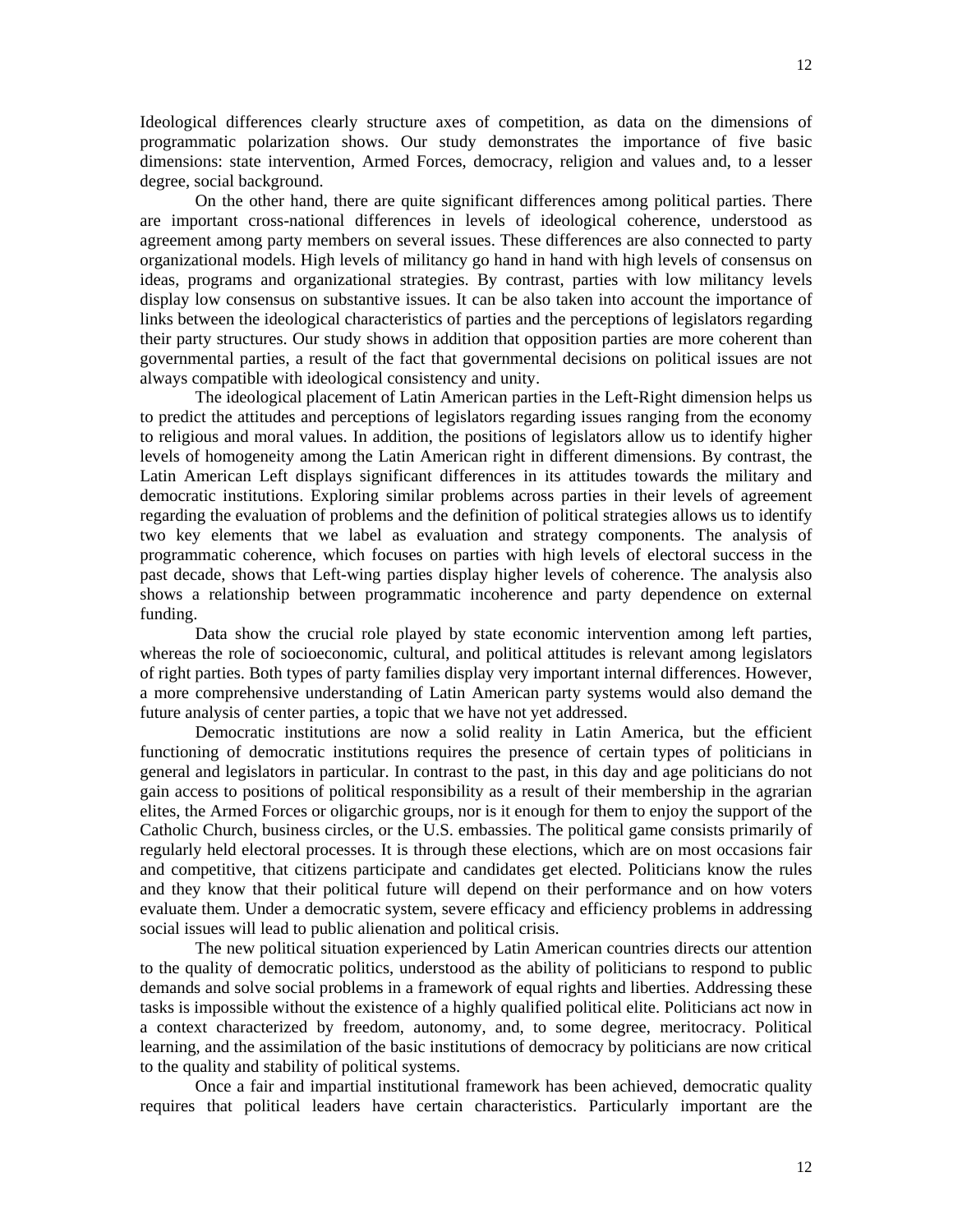13

socialization and professionalization of politicians and the development of the skills necessary to carry out political life in the legislative arena. Professionalization here refers to the presence of appropriate institutional mechanisms and incentives for the development of a stable, consistent and predictable legislative career.

Politicians belong to party organizations. These organizations are typically in existence prior to the activities of politicians. They socialize politicians and shape their behavior according to historical legacies and organizational dynamics. In some cases however, political leaders enjoy the freedom necessary to shape the character of political parties. The relationship between politicians and parties is one of the most important aspects of political life. Differences between individual preferences and party positions are part of this interactive game in which party organizations and politicians act. Also crucial in this regard are the trade-offs between hierarchical and democratic organizations.

One useful way of approaching the interactive dynamic between politicians and parties is the direct analysis of the political elite. This type of analysis will also benefit by the development of contextual studies considering the importance of both parties and nations, and will probably entail the development of multilevel analyses of Latin American politics. Thus, if we consider party levels of ideological heterogeneity, they are not only shaped by individual characteristics, but also by national political-institutional characteristics (such as political trajectories and electoral volatility) and party features.

Reforms advocating an increase in internal party democracy often focus on internal electoral processes and candidate selection, but do not address the elaboration of party platforms and programs. Democratic reforms in the elaboration of party platforms would lead to party programs and the average positions of legislators coming closer together. Theoretical models on representation, mandates and representative autonomy are also relevant to the analysis of the conceptions of representation held by legislators. Still, it must be kept in mind that differences between revealed preferences and actual behavior are always possible, and also that Latin American legislators may have different conceptions of representation.

The Latin American legislative elite is an important, though numerically small, part of the total set of Latin American politicians. Findings regarding Latin American legislators must be complemented by the study of other groups of politicians, such as the local and regional legislative elites, with which national elites might share some important traits. These findings could also be contrasted with those of analyses focusing on governmental elites. A comprehensive knowledge of Latin American politicians will also require the study of these two different types of politicians.

## **Bibliography**

ARON, Raymond (1989). *Estudios sociológicos*. Madrid: Espasa Calpe.

- LIPSET, Seymour M. and Aldo SOLARI (ed.) (1967). *Elites in Latin America*. New York: Oxford University Press.
- MAINWARING, Scott and Aníbal PÉREZ-LIÑÁN (2005). "Latin American Democratization since 1978: Democratic Transitions, Breakdowns, and Erosions". In Frances HAGOPIAN and Scott MAINWARING (ed.) *The Third Wave of Democratization in Latin America. Advances and Setbacks*, pp. 14-61. Cambridge. Cambridge University Press.
- SARTORI, Giovanni (1994). *Comparative Constitutional Engineering. An inquiry into Structures, Incentives and Outcomes*. New Cork: New York University Press.